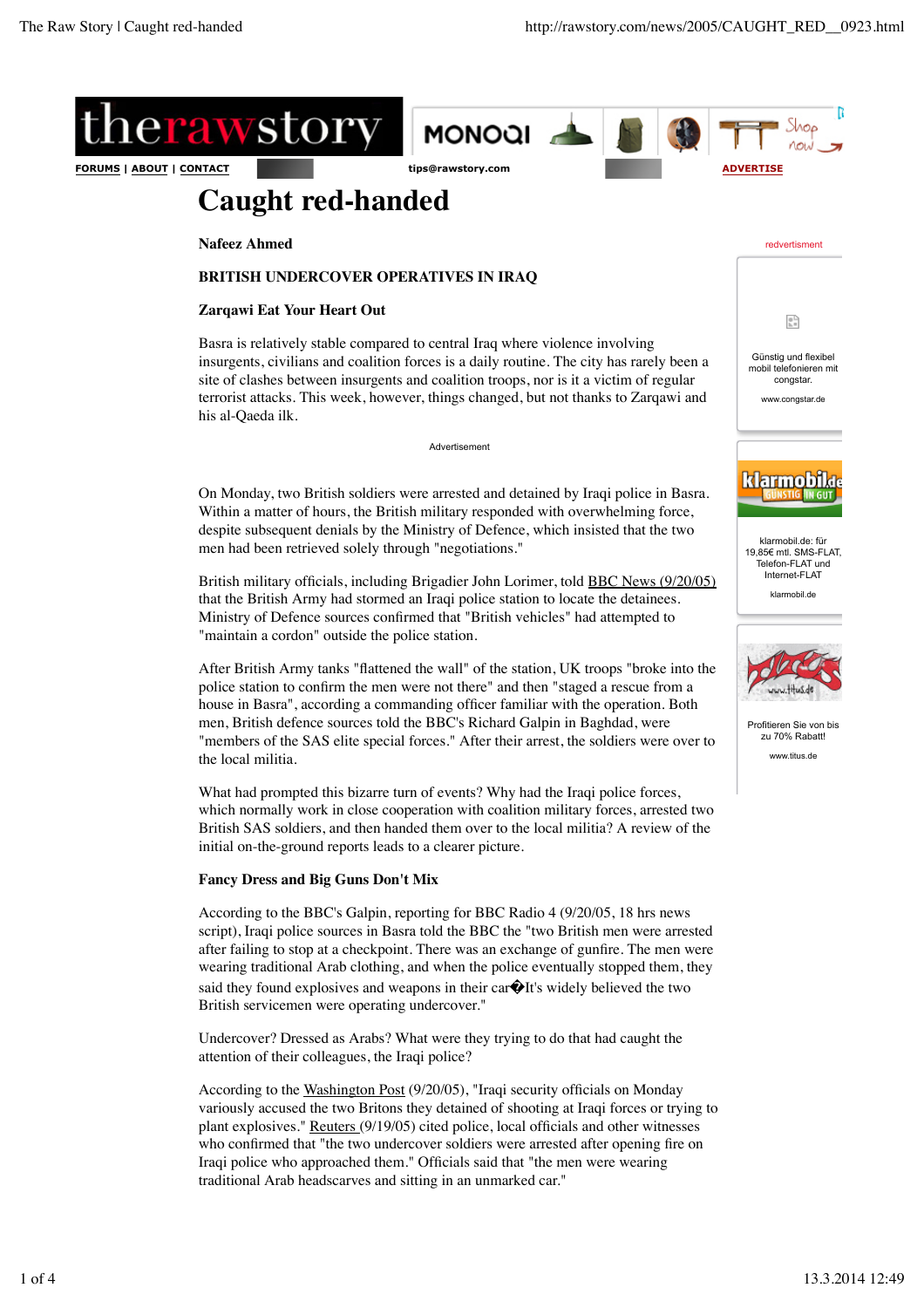According to Mohammed al-Abadi, an official in the Basra governorate, �A policeman approached them and then one of these guys fired at him. Then the police managed to capture them.�

#### **Booby-trapped Brits?**

In an interview with Al Jazeerah TV, the popular Iraqi leader Fattah al-Sheikh, a member of the Iraqi National Assembly and deputy official in the Basra governorate, said that police had "caught two non-Iraqis, who seem to be Britons and were in a car of the Cressida type. It was a booby-trapped car laden with ammunition and was meant to explode in the centre of the city of Basra in the popular market." Contrary to British authorities' claims that the soldiers had been immediately handed to local militia, al-Sheikh confirmed that they were "at the Intelligence Department in Basra, and they were held by the National Guard force, but the British occupation forces are still surrounding this department in an attempt to absolve them of the crime."

#### **The Special Reconnaissance Regiment and British Covert Operations**

British defence sources told the Scotsman (9/20/05) that the soldiers were part of an "undercover special forces detachment" set up this year to "bridge the intelligence void� in Basra, drawing on 'special forces' experience in Northern Ireland and Aden, where British troops went 'deep' undercover in local communities to try to break the code of silence against foreign forces."

These elite forces operate under the Special Reconnaissance Regiment and were formed last year by then defence secretary, Geoff Hoon, "to gather human intelligence during counter-terrorist missions."

The question, of course, is how does firing at Iraqi police while dressed as Arabs and carrying explosives constitute "countering terrorism" or even gathering "intelligence"?

The admission by British defence officials is revealing. A glance at the Special Reconnaissance Regiment gives a more concrete idea of the sort of operations these two British soldiers were involved in.

The Regiment, formed recently, is "modelled on an undercover unit that operated in Northern Ireland" according to Whitehall sources. The Regiment had "absorbed the 14th Intelligence Company, known as '14 Int,' a plainclothes unit set up to gather intelligence covertly on suspect terrorists in Northern Ireland. Its recruits are trained by the SAS."

This is the same Regiment that was involved in the unlawful July 22 execution multiple head-shots - of the innocent Brazilian, Mr. Jean Charles de Menezes, after he boarded a tube train in Stockwell Underground station.

According to Detective Sergeant Nicholas Benwell, member of the Scotland Yard team that had been investigating the activities of an ultra-secret wing of British military intelligence, the Force Research Unit (FRU), the team found that "military intelligence was colluding with terrorists to help them kill so-called 'legitimate targets' such as active republicans... many of the victims of these government-backed hit squads were innocent civilians."

Benwell's revelations were corroborated in detail by British double agent Kevin Fulton, who was recruited to the FRU in 1981, when he began to infiltrate the ranks of IRA. In his role as a British FRU agent inside the IRA, he was told by his military intelligence handlers to "do anything" to win the confidence of the terrorist group.

"I mixed explosive and I helped develop new types of bombs," he told Scotland's Sunday Herald (6/23/02). "I moved weapons $\hat{\mathbf{\diamond}}$  if you ask me if the materials I handled killed anyone, then I will have to say that some of the things I helped develop did kill $\hat{\mathbf{\Theta}}$  my handlers knew everything I did. I was never told not to do something that was discussed. How can you pretend to be a terrorist and not act like one? You can't. You $\hat{\mathbf{\Phi}}$  ve got to do what they do $\hat{\mathbf{\Phi}}$  They did a lot of murders $\hat{\mathbf{\Phi}}$  I broke the law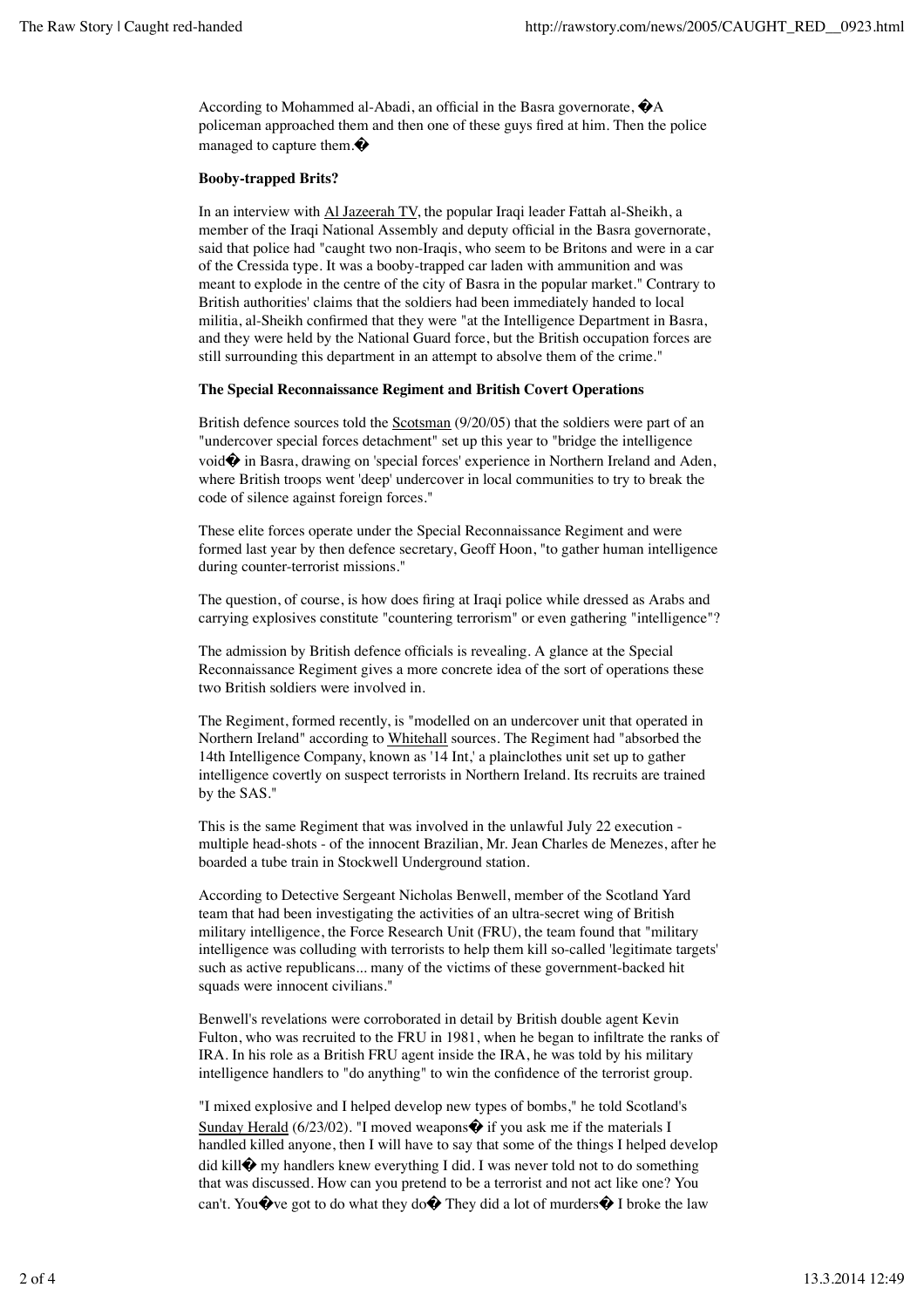seven days a week and my handlers knew that. They knew that I was making bombs and giving them to other members of the IRA and they did nothing about it  $\bigcirc$  The idea was that the only way to beat the enemy was to penetrate the enemy and be the enemy."

Most startlingly, Fulton said that his handlers told him his operations were "sanctioned right at the top $\bullet$  this goes the whole way to the Prime Minister. The Prime Minister knows what you are doing."

#### **Zarqawi, Ba'athists and the Seeds of Discord**

So, based on the methodology of their Regiment, the two British SAS operatives were in Iraq to "penetrate the enemy and be the enemy," in order of course to "beat the enemy." Instead of beating the enemy, however, they ended up fomenting massive chaos and killing innocent people, a familiar pattern for critical students of the British role in the Northern Ireland conflict.

In November 2004, a joint statement was released on several Islamist websites on behalf of al-Qaeda's man in Iraq, Abu Musab al-Zarqawi, and Saddam Hussein's old Ba'ath Party loyalists. Zarqawi�s network had "joined other extremist Islamists and Saddam Hussein's old Baath party to threaten increased attacks on US-led forces." Zarqawi's group said they signed "the statement written by the Iraqi Baath party, not because we support the party or Saddam, but because it expresses the demands of resistance groups in Iraq."

The statement formalized what had been known for a year already  $\hat{\mathbf{\diamond}}$  that, as post-Saddam Iraqi intelligence and US military officials told the London Times (8/9/2003), "Al Qaeda terrorists who have infiltrated Iraq from Saudi Arabia and other Arab countries have formed an alliance with former intelligence agents of Saddam Hussein to fight their common enemy, the American forces." Al Qaeda leaders "recruit from the pool" of Saddam's former "security and intelligence officers who are unemployed and embittered by their loss of status." After vetting, "they begin Al-Qaeda-style training, such as how to make remote-controlled bombs."

Yet Pakistani military sources revealed in February 2005 that the US has "resolved to arm small militias backed by US troops and entrenched in the population," consisting of "former members of the Ba'ath Party"  $\hat{\mathbf{\diamond}}$  the same people already teamed up with Zarqawi's al-Qaeda network.

In a highly clandestine operation, the US procured �Pakistan-manufactured weapons, including rifles, rocket-propelled grenade launchers, ammunition, rockets and other light weaponry. $\hat{\mathbf{\diamond}}$  A Pakistani military analyst noted that the  $\hat{\mathbf{\diamond}}$  arms could not be destined for the Iraqi security forces because US arms would be given to them. $\bullet$ Rather, the US is playing a double-game to  $\hat{\mathbf{\diamond}}$  head of  $\hat{\mathbf{\diamond}}$  the threat of a  $\hat{\mathbf{\diamond}}$ Shi $\hat{\mathbf{\diamond}}$ ite clergy-driven religious movement $\hat{\mathbf{\diamond}}$   $\hat{\mathbf{\diamond}}$  in other words, to exacerbate the deterioration of security by penetrating, manipulating and arming the terrorist insurgency.

What could be the end-game of such a covert strategy? The view on-the-ground in Iraq, among both Sunnis and Shi'ites, is worth noting. Sheikh Jawad al-Kalesi, the Shi'ite Imam of the al-Kadhimiyah mosque in Baghdad, told Le Monde: "I don $\bigcirc$ t think that Abu Musab al-Zarqawi exists as such. He $\hat{\mathbf{\diamond}}$ s simply an invention by the occupiers to divide the people."

Iraq�s most powerful Sunni Arab religious authority, the Association of Muslim Scholars, concurs, condemning the call to arms against Shi $\hat{\mathbf{\Theta}}$ ites as a  $\hat{\mathbf{\Theta}}$ very dangerous  $\hat{\mathbf{\Phi}}$  phenomenon that  $\hat{\mathbf{\Phi}}$  plays into the hands of the occupier who wants to split up the country and spark a sectarian war. $\hat{\mathbf{\diamond}}$  In colonial terms, the strategy is known as  $\bullet$  divide and rule. $\bullet$ 

Whether or not Zarqawi can be said to exist, it is indeed difficult to avoid the conclusion that this interpretation is plausible. It seems the only ones who don $\hat{\mathbf{\Theta}}$ t understand the clandestine dynamics of Anglo-American covert strategy in Iraq are